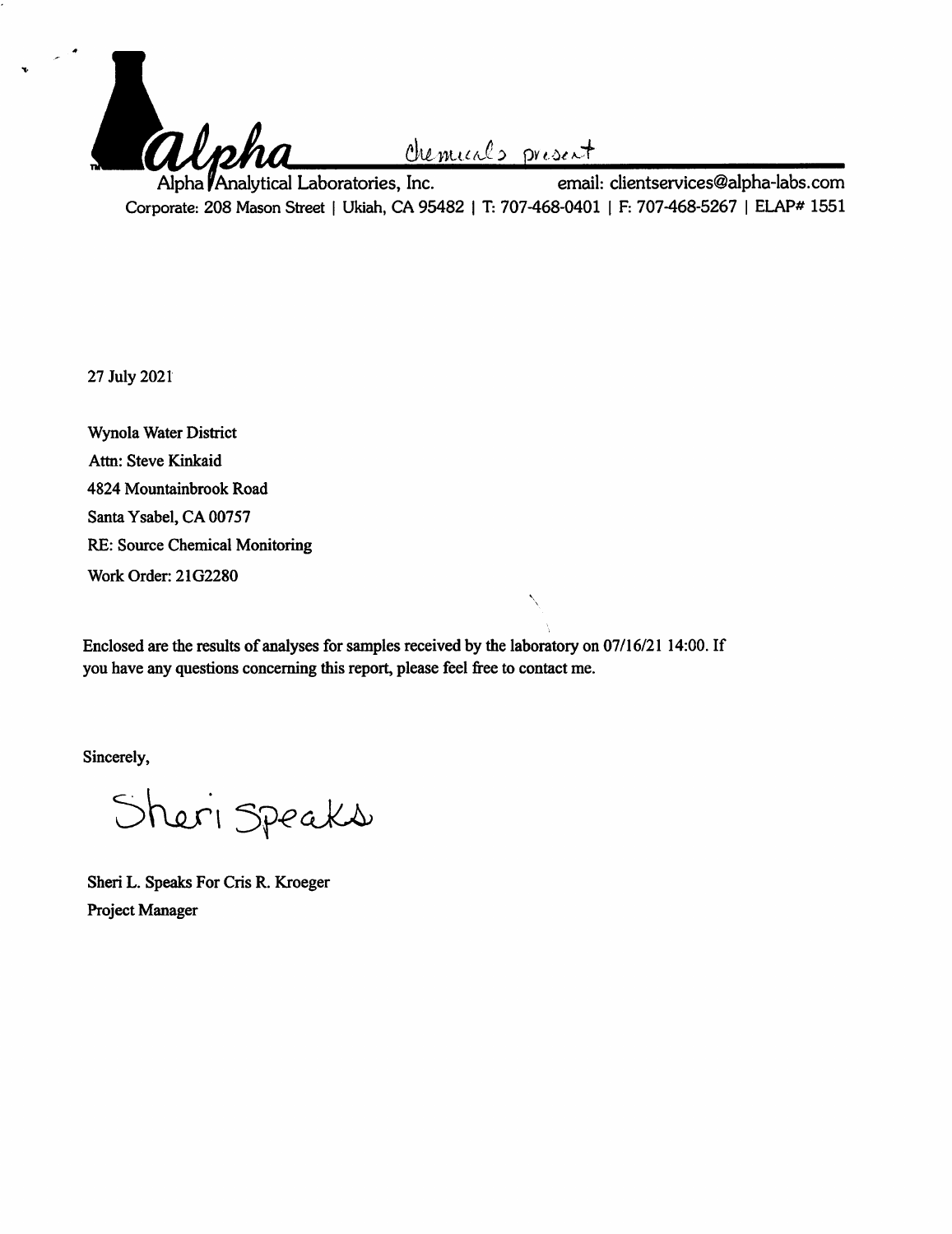

Bay Area: 262 Rickenbacker Circle 1 Lh/ermore, CA 94551 | T: 925-828-6226 | F: 925-828-6309 | ELAP\*' 2728 Bay Area: 262 Rickenbacker Circle | Livermore, CA 94551 | T: 925-828-6226 | F: 925-828-6309 | ELAP# 2728<br>Central Valley: 9090 Union Park Way Suite 113 | Elk Grove, CA 95624 | T: 916-686-5190 | F: 916-686-5192 | ELAP#<br>North Central Valley: 9090 Union Park Way Suite 113 | Elk Grove, CA 95624 | T: 916-686-5190 | F: 916-686-5192 | ELAP# 2922<br>North Bay: 110 Liberty Street | Petaluma, CA 94952 | T: 707-769-3128 | F: 707-769-8093 | ELAP# 2303 San Diego: 2722 Loker Avenue West Suite A | Carlsbad, CA 92010 | T: 760-930-2555 | F: 760-930-2510 | ELAP# 3055

| Wynola Water District   | Project:            | Source Chemical Monitoring |                |
|-------------------------|---------------------|----------------------------|----------------|
| 4824 Mountainbrook Road | Project #:          | 3701837                    | Reported:      |
| Santa Ysabel CA, 00757  | <b>Project Mar:</b> | Steve Kinkaid              | 07/27/21 10:51 |

#### Analytical Report for Samples

| Sample ID       | <b>Laboratory ID</b> | Matrix | <b>Date Sampled</b> | Date Received  |
|-----------------|----------------------|--------|---------------------|----------------|
| <b>Well #10</b> | 21G2280-01           | Water  | 07/15/21 13:30      | 07/16/21 14:00 |
| <b>Well #11</b> | 21G2280-02           | Water  | 07/15/21 13:12      | 07/16/21 14:00 |
| Well #7         | 21G2280-03           | Water  | 07/15/21 13:45      | 07/16/21 14:00 |
| Well #9         | 21G2280-04           | Water  | 07/15/21 12:25      | 07/16/21 14:00 |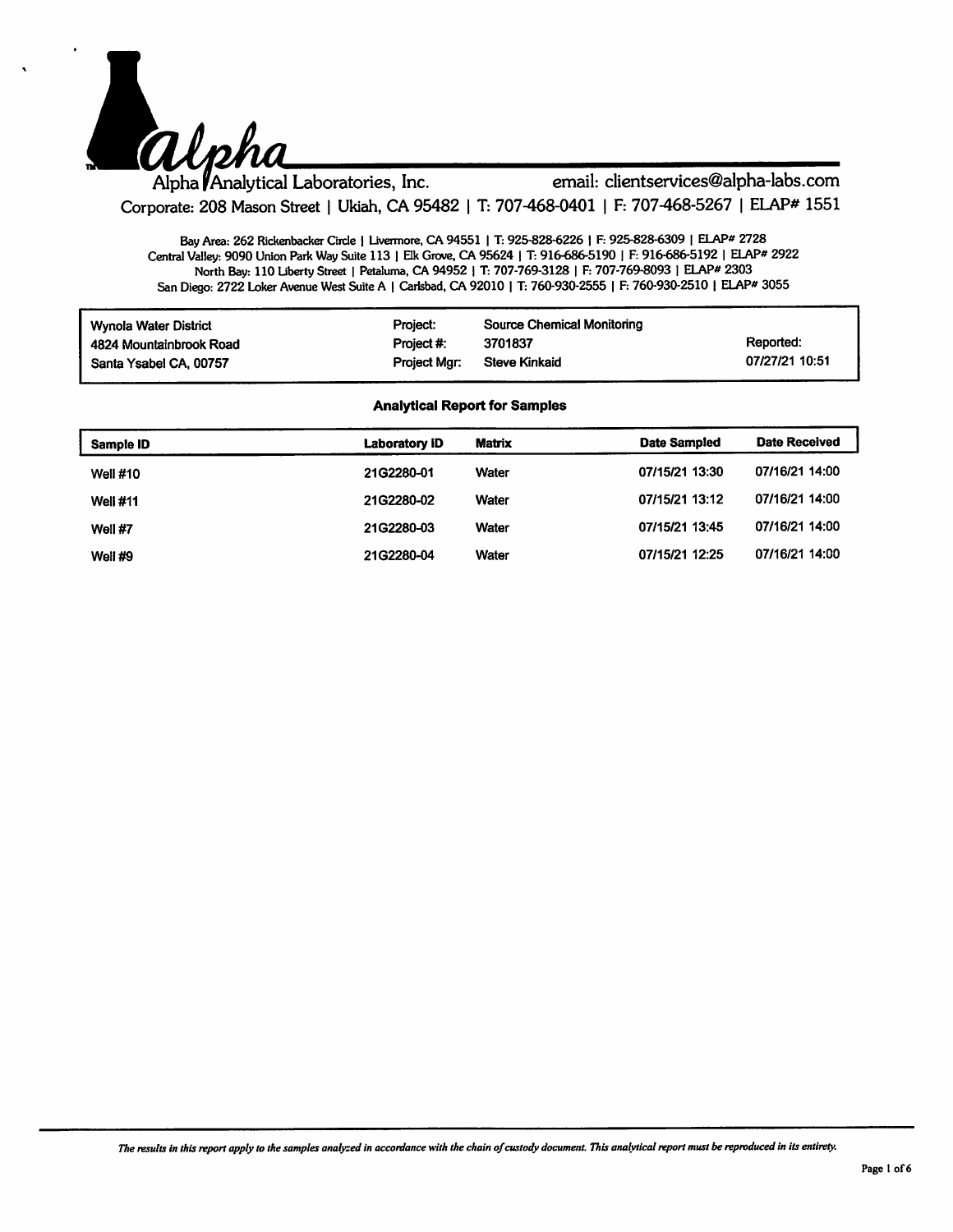

| Sample Name:        | <b>Well #10</b>               | <b>Report Date:</b>     | 07/27/21 10:51 |
|---------------------|-------------------------------|-------------------------|----------------|
| Laboratory ID:      | 21G2280-01                    | <b>Laboratory Code:</b> | 1610           |
| <b>System Name:</b> |                               | Sample Date:            | 07/15/21 13:30 |
| Source Name:        | 3701837-010                   | Sample Received:        | 07/16/21 14:00 |
| Sampled by:         | <b>Kevin Moose</b>            | User ID:                | 37C            |
| Employed by:        | <b>Wynola Water District</b>  | <b>System Number:</b>   | 3701837        |
|                     | Data submitted to DDW via EDT |                         |                |

| <b>Parameter</b> | <b>Result</b> | <b>MCL</b> | DLR | <b>Units</b> | <b>Storet</b> | Test Method | ELAP# |
|------------------|---------------|------------|-----|--------------|---------------|-------------|-------|
| Iron             | 2300          | 300        | 100 | ug/L         | 01045         | EPA 200.8   | 1551  |
| Manganese        | 400           | 50         | 20  | ug/L         | 01055         | EPA 200.8   | 1551  |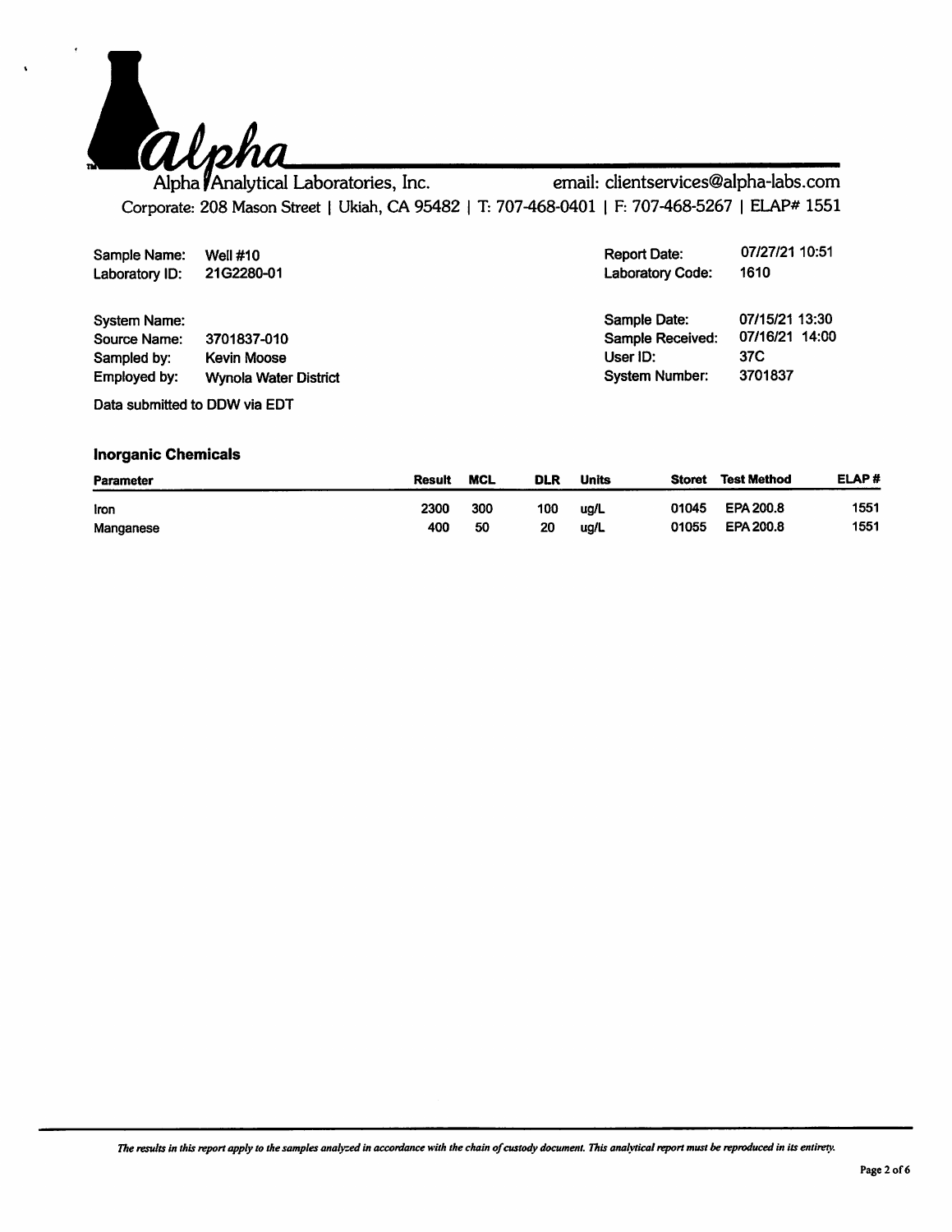

| Sample Name:                  | <b>Well #11</b>              | <b>Report Date:</b>     | 07/27/21 10:51 |
|-------------------------------|------------------------------|-------------------------|----------------|
| Laboratory ID:                | 21G2280-02                   | <b>Laboratory Code:</b> | 1610           |
| <b>System Name:</b>           |                              | Sample Date:            | 07/15/21 13:12 |
| Source Name:                  | 3701837-011                  | Sample Received:        | 07/16/21 14:00 |
| Sampled by:                   | Kevin Moose                  | User ID:                | 37C            |
| Employed by:                  | <b>Wynola Water District</b> | <b>System Number:</b>   | 3701837        |
| Data submitted to DDW via EDT |                              |                         |                |

| Parameter | <b>Result</b> | <b>MCL</b> | DLR | Units | <b>Storet</b> | <b>Test Method</b> | ELAP# |
|-----------|---------------|------------|-----|-------|---------------|--------------------|-------|
| Iron      | 5100          | 300        | 100 | ua/L  | 01045         | EPA 200.8          | 1551  |
| Manganese | 430           | 50         | 20  | ug/L  | 01055         | EPA 200.8          | 1551  |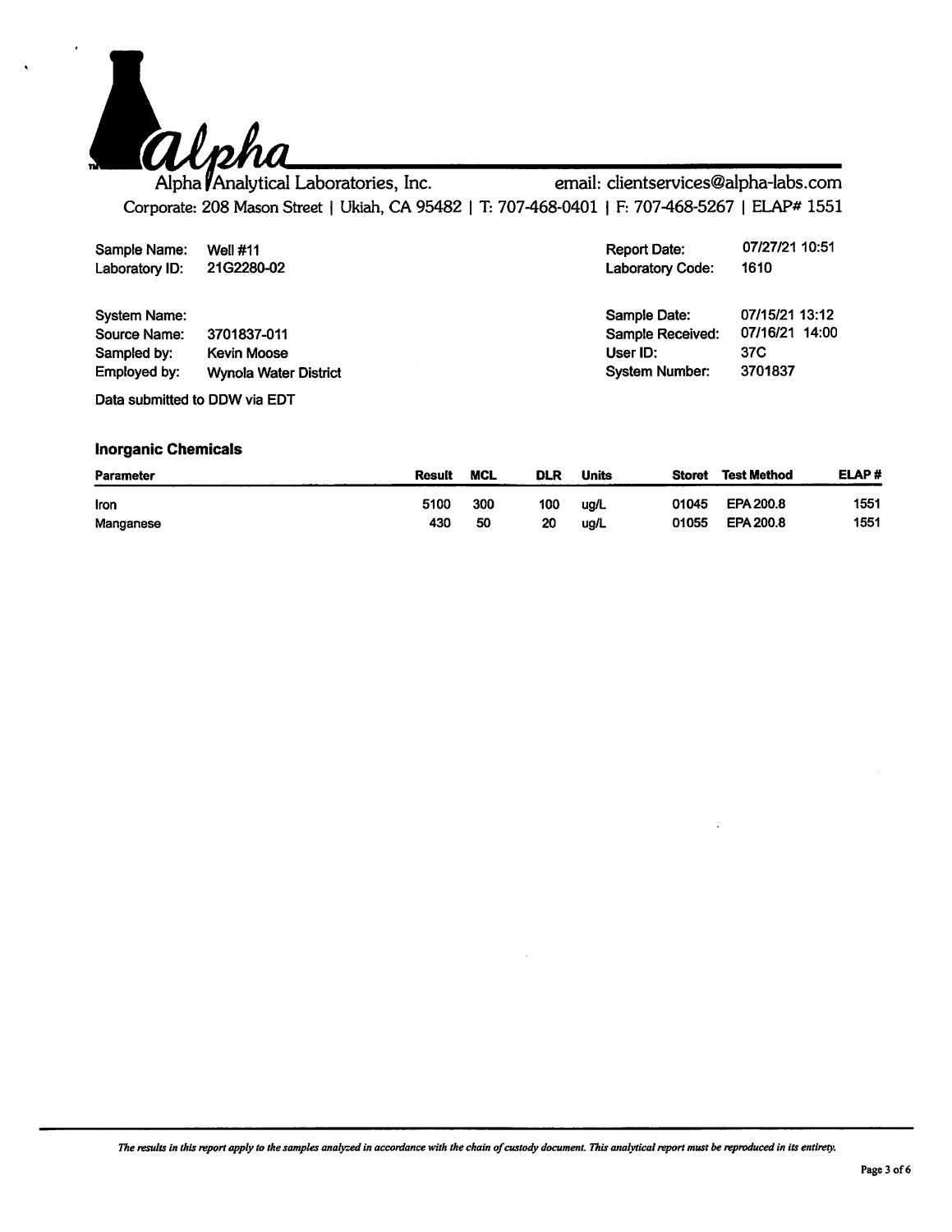

Alpha Analytical Laboratories, Inc. email: clientservices@alpha-labs.com Corporate: 208 Mason Street | Ukiah, CA 95482 | T: 707-468-0401 | F: 707-468-5267 | ELAP# 1551

| Sample Name:                  | Well #7                      | <b>Report Date:</b>     | 07/27/21 10:51 |
|-------------------------------|------------------------------|-------------------------|----------------|
| Laboratory ID:                | 21G2280-03                   | <b>Laboratory Code:</b> | 1610           |
| <b>System Name:</b>           |                              | Sample Date:            | 07/15/21 13:45 |
| Source Name:                  | 3701837-007                  | Sample Received:        | 07/16/21 14:00 |
| Sampled by:                   | <b>Kevin Moose</b>           | User $ID:$              | 37C            |
| Employed by:                  | <b>Wynola Water District</b> | <b>System Number:</b>   | 3701837        |
| Data submitted to DDW via EDT |                              |                         |                |

| <b>Parameter</b> | Result | <b>MCL</b> | DLR | <b>Units</b> | <b>Storet</b> | Test Method | ELAP# |
|------------------|--------|------------|-----|--------------|---------------|-------------|-------|
| Iron             | 3200   | 300        | 100 | ua/L         | 01045         | EPA 200.8   | 1551  |
| Manganese        | 260    | 50         | 20  | ug/L         | 01055         | EPA 200.8   | 1551  |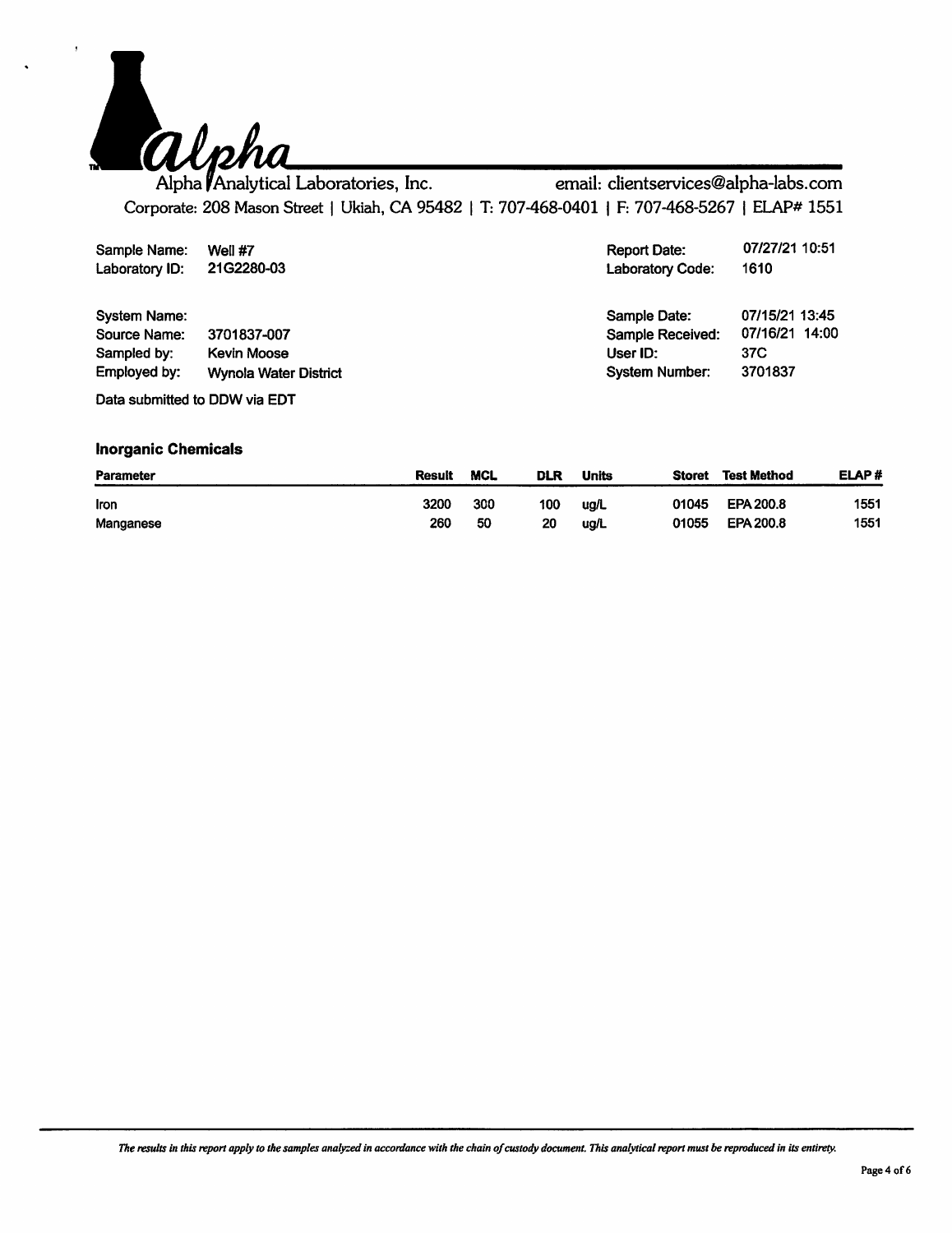

| Sample Name:<br>Laboratory ID:                                     | Well $#9$<br>21G2280-04                                           | <b>Report Date:</b><br><b>Laboratory Code:</b>                        | 07/27/21 10:51<br>1610                             |
|--------------------------------------------------------------------|-------------------------------------------------------------------|-----------------------------------------------------------------------|----------------------------------------------------|
| <b>System Name:</b><br>Source Name:<br>Sampled by:<br>Employed by: | 3701837-009<br><b>Kevin Moose</b><br><b>Wynola Water District</b> | Sample Date:<br>Sample Received:<br>User ID:<br><b>System Number:</b> | 07/15/21 12:25<br>07/16/21 14:00<br>37C<br>3701837 |
| Data submitted to DDW via EDT                                      |                                                                   |                                                                       |                                                    |

| <b>Parameter</b> | <b>Result</b> | <b>MCL</b> | DLR | <b>Units</b> | <b>Storet</b> | Test Method | ELAP# |
|------------------|---------------|------------|-----|--------------|---------------|-------------|-------|
| <b>Iron</b>      | 3200          | 300        | 100 | ug/L         | 01045         | EPA 200.8   | 1551  |
| Manganese        | 380           | 50         | 20  | ug/L         | 01055         | EPA 200.8   | 1551  |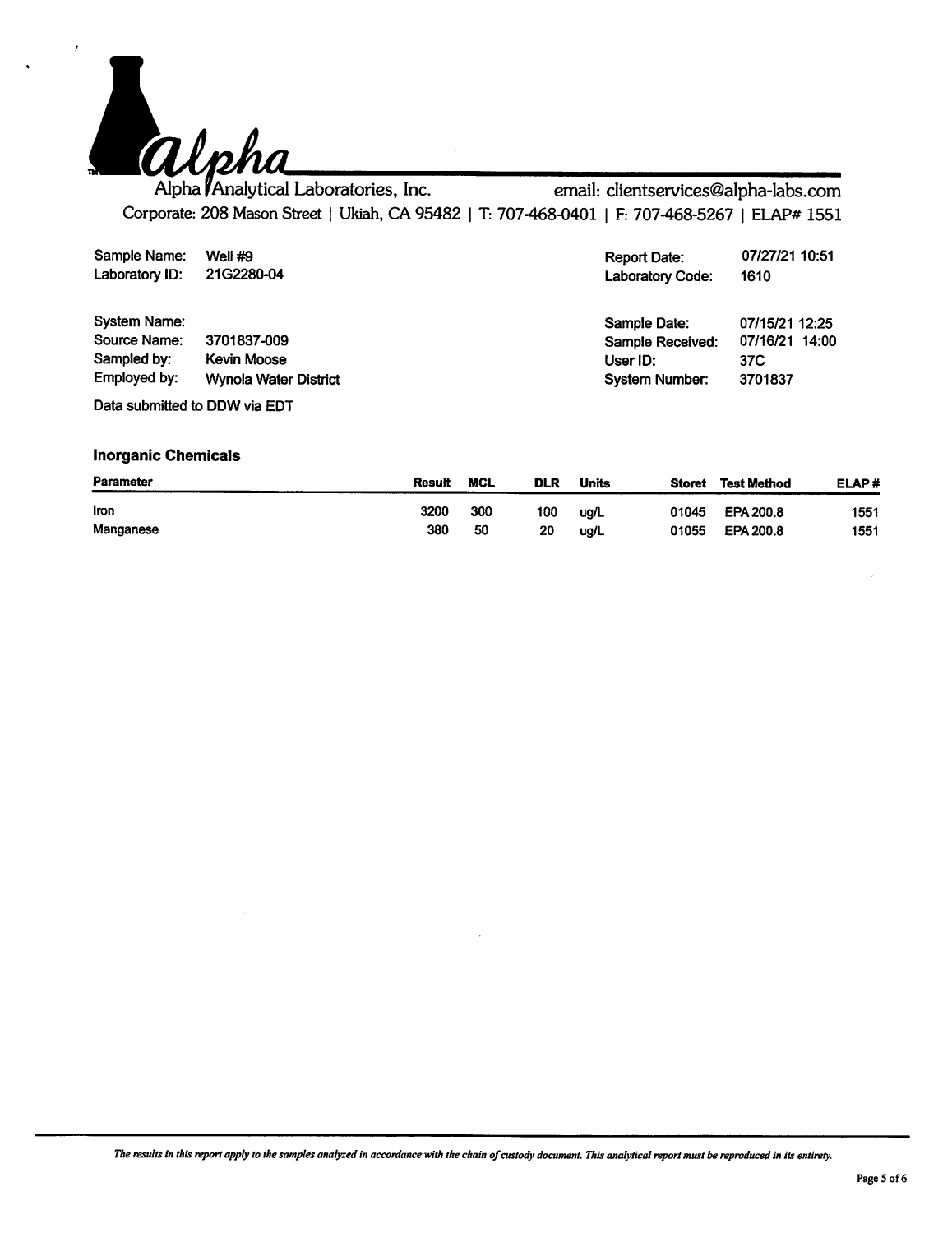

Alpha Analytical Laboratories, Inc. email: clientservices@alpha-labs.com Comporate: 208 Mason Street | Ukiah, CA 95482 | T: 707-468-0401 | F: 707-468-5267 | ELAP# 1551

## Notes and Definitions

Tiered Maximum Contaminant and/or Action Levels: Sulfate and Chloride 250-500-600 mg/L, Specific Conductance 900-1600-2200 umho/cm, TDS 500-1000-1500 mg/L.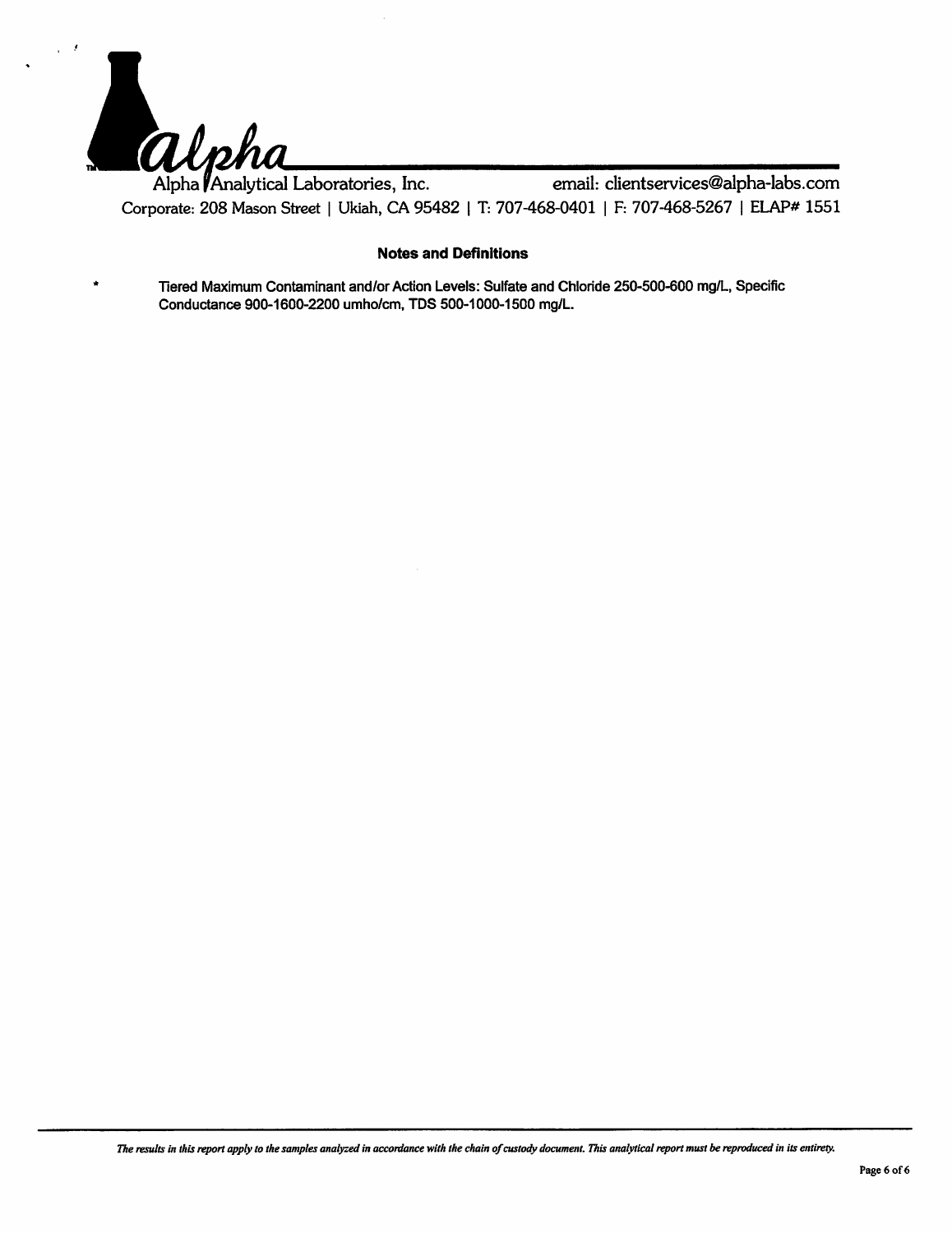| New Climt (already in Laws)                                                                                            |                           |                                                                      |                               |                  |  |  |                             |                                                                                  |                                                   |               |            |                                |             |              |                                               |           |                                                                              |                      |                                                |        |                       |            |                                                              |                                |                                                                     |              |                      |
|------------------------------------------------------------------------------------------------------------------------|---------------------------|----------------------------------------------------------------------|-------------------------------|------------------|--|--|-----------------------------|----------------------------------------------------------------------------------|---------------------------------------------------|---------------|------------|--------------------------------|-------------|--------------|-----------------------------------------------|-----------|------------------------------------------------------------------------------|----------------------|------------------------------------------------|--------|-----------------------|------------|--------------------------------------------------------------|--------------------------------|---------------------------------------------------------------------|--------------|----------------------|
|                                                                                                                        |                           | 208 Mason Street, Ukish CA 95482                                     |                               |                  |  |  |                             | Bay Area Laboratory (2728)                                                       |                                                   |               |            |                                |             |              | 262 Rickenbacker Circle, Livermore CA 94651   |           |                                                                              |                      |                                                |        |                       |            |                                                              |                                | <b>Chain of Custody - Work Order</b>                                |              |                      |
| Alpha Angustral Liberator of Inc.<br>www.amha-labs.com                                                                 |                           | 707,468,0401 (phone)<br>707.468.5287 (fax)                           | clientservices@aipha-labs.com |                  |  |  |                             | Central Valley Laboratory (2922)<br>9090 Union Park Way #113, Elk Grove 04 85824 |                                                   |               |            |                                |             |              |                                               |           | Reports and Invoices delivered by emal in PDF format                         |                      |                                                |        |                       |            |                                                              |                                |                                                                     |              |                      |
| WATERS, SEDMENTS, SOLIDS                                                                                               |                           | North Bay Laboratory (2303)<br>110 Libarty Street, Petaluma CA 94952 |                               |                  |  |  |                             | San Diego Leboratory (3065)                                                      |                                                   |               |            |                                |             |              | 2722 Loker Ave West, Ste A, Carlsbad CA 92010 |           |                                                                              |                      |                                                | Lab No |                       |            |                                                              |                                |                                                                     |              |                      |
| Report to                                                                                                              |                           | Invoice to (if different)                                            |                               |                  |  |  |                             | <b>Project Information</b>                                                       |                                                   |               |            |                                |             |              |                                               |           |                                                                              |                      |                                                |        |                       |            |                                                              |                                | Signature below authorizes work under terms stated on reverse side. |              |                      |
| Company<br>Water District<br>Wynola                                                                                    | Contact:                  | Steve Kincaid                                                        |                               |                  |  |  | Project ID;<br>Wynola Water |                                                                                  |                                                   |               |            |                                |             |              |                                               |           |                                                                              |                      | <b>Analysis Request</b>                        |        |                       |            |                                                              |                                | <b>TAT</b>                                                          |              | TEMP'C               |
|                                                                                                                        | inall address:            |                                                                      |                               |                  |  |  | District                    |                                                                                  |                                                   |               |            |                                |             |              |                                               |           |                                                                              |                      |                                                |        |                       |            |                                                              |                                | Standard                                                            |              | <b>Ukiah</b>         |
| Address:                                                                                                               |                           | Kincaids K960 arrail. confroject No:                                 |                               |                  |  |  | Monthly Bacts               |                                                                                  |                                                   |               |            |                                |             |              | ≘<br>$\mathbf{\Omega}$                        | त्रिष्ठ   |                                                                              |                      |                                                |        | Vitteli               |            |                                                              |                                | 10 days                                                             |              |                      |
|                                                                                                                        |                           | 4824 Mountainbrook                                                   |                               |                  |  |  | Quacterly                   |                                                                                  |                                                   |               |            | F <sub>E</sub> /M <sub>n</sub> |             |              |                                               | <u>مح</u> |                                                                              |                      |                                                |        |                       |            |                                                              |                                | Q                                                                   |              | Livermore            |
| Phoneffax:                                                                                                             | <u>Raad,</u><br>PhonofFox | Santa Ysubel, CA PO Number:                                          |                               |                  |  |  |                             |                                                                                  |                                                   |               |            |                                |             | Sample.CD    |                                               |           | <b>b</b>                                                                     |                      |                                                |        | iinauw                |            |                                                              |                                | <b>RUSH:</b>                                                        |              |                      |
|                                                                                                                        |                           | $8587754 - 7970$                                                     |                               |                  |  |  |                             |                                                                                  |                                                   |               |            |                                |             |              | PA                                            | তিয়ে     |                                                                              |                      |                                                |        |                       | اردهك      |                                                              |                                | 5 days<br>O                                                         |              | <b>EIX Grove</b>     |
| Email Address: Worter Samples. DEH@S& county. Ca. gov                                                                  |                           |                                                                      |                               |                  |  |  |                             |                                                                                  |                                                   |               |            |                                |             |              |                                               | ଶ         | B                                                                            |                      |                                                |        |                       |            |                                                              |                                | 48 hours                                                            |              |                      |
| Kevin@ wasca.com, Jon Quiasca.com, Naoma @ wasca.com, Attaunsma@ amail.co<br>Field Sampler - Printed Name & Signature: |                           |                                                                      |                               | <b>Containar</b> |  |  |                             | <b>Preservative</b>                                                              |                                                   |               |            | Matrix                         |             | nidun<br>1   |                                               | 5         | Μ                                                                            |                      |                                                |        |                       |            |                                                              |                                | Ő<br>Other:                                                         |              | Petaurna             |
| Kevin<br>Moose                                                                                                         |                           |                                                                      |                               |                  |  |  |                             |                                                                                  |                                                   |               |            |                                |             | 8<br>흉       |                                               |           | ⋖                                                                            |                      |                                                |        |                       |            |                                                              |                                |                                                                     |              |                      |
|                                                                                                                        |                           |                                                                      |                               |                  |  |  |                             |                                                                                  |                                                   |               |            |                                |             |              |                                               |           |                                                                              |                      |                                                |        | <b>Suov</b>           |            |                                                              |                                | daya<br>O                                                           |              |                      |
|                                                                                                                        |                           |                                                                      |                               |                  |  |  |                             |                                                                                  |                                                   |               |            |                                |             |              | حانة في المعنى                                | ಜಗ್ಗ      |                                                                              |                      |                                                |        |                       |            |                                                              |                                | Preapproval                                                         |              | Cadsbad<br>$T = 60L$ |
| <b>Sample Identification</b>                                                                                           |                           | <b>Sampling</b>                                                      | 40ini VOA<br>Plastic          |                  |  |  |                             |                                                                                  | $\frac{1}{\frac{1}{10}}\left \frac{1}{10}\right $ | Drinking Wate | Wastewater |                                | <b>Sear</b> | Total Number |                                               |           |                                                                              |                      |                                                |        |                       |            |                                                              |                                | required                                                            |              |                      |
|                                                                                                                        | <b>Date</b>               | Time,                                                                |                               |                  |  |  |                             |                                                                                  |                                                   |               |            | န္တြ                           |             |              |                                               |           |                                                                              |                      |                                                |        |                       |            |                                                              |                                | Notes / DDW.Source Codes                                            |              |                      |
| 4812 Glenside Rd.                                                                                                      | 7/5/4                     | 1215                                                                 | X                             |                  |  |  |                             |                                                                                  |                                                   |               |            |                                |             |              |                                               |           |                                                                              |                      |                                                |        |                       |            |                                                              |                                |                                                                     |              |                      |
| $ $ Well $#$ 10                                                                                                        | $\mathbf{r}$              | 1330                                                                 | lν                            |                  |  |  | X1                          |                                                                                  |                                                   | Υ             |            |                                |             |              |                                               | Y         |                                                                              |                      |                                                |        | CAB7 puslezh cho loid |            |                                                              |                                |                                                                     |              |                      |
| $ U_2 $ $\sharp$ 11                                                                                                    | $\boldsymbol{u}$          | 13/2                                                                 | k                             |                  |  |  |                             |                                                                                  |                                                   | v             |            |                                |             |              |                                               | ν         |                                                                              |                      |                                                |        | $(437618137) - 011 -$ |            |                                                              | J                              |                                                                     |              |                      |
| $\omega$ ell $\overline{t}$ 7                                                                                          | IJ.                       | 1345                                                                 | $\overline{\mathsf{x}}$       |                  |  |  |                             |                                                                                  |                                                   |               |            |                                |             |              |                                               |           |                                                                              |                      |                                                |        |                       |            | $cA$ 37b1837 0b7 007                                         |                                |                                                                     |              |                      |
| せのする しょうしょう せいしゅうしょう せのしゃ<br>Well                                                                                      | ۱,                        | 1225                                                                 |                               |                  |  |  |                             |                                                                                  |                                                   |               |            |                                |             |              |                                               | v         |                                                                              |                      |                                                |        |                       |            | $CA320187 - 009 - 009$                                       | <u>ୁ</u>                       |                                                                     |              |                      |
|                                                                                                                        |                           |                                                                      |                               |                  |  |  |                             |                                                                                  |                                                   |               |            |                                |             |              |                                               |           |                                                                              |                      |                                                |        |                       |            |                                                              |                                |                                                                     |              |                      |
|                                                                                                                        |                           |                                                                      |                               |                  |  |  |                             |                                                                                  |                                                   |               |            |                                |             |              |                                               |           |                                                                              |                      |                                                |        |                       |            |                                                              |                                | PIA On Sep Wh                                                       |              |                      |
|                                                                                                                        |                           |                                                                      |                               |                  |  |  |                             |                                                                                  |                                                   |               |            |                                |             |              |                                               |           |                                                                              |                      |                                                |        |                       |            |                                                              |                                |                                                                     |              |                      |
|                                                                                                                        |                           |                                                                      |                               |                  |  |  |                             |                                                                                  |                                                   |               |            |                                |             |              |                                               |           |                                                                              |                      |                                                |        |                       |            |                                                              |                                |                                                                     |              |                      |
|                                                                                                                        |                           |                                                                      |                               |                  |  |  |                             |                                                                                  |                                                   |               |            |                                |             |              |                                               |           |                                                                              |                      |                                                |        |                       |            |                                                              |                                |                                                                     |              |                      |
| <b>Relinquished by</b>                                                                                                 |                           |                                                                      |                               |                  |  |  | <b>Received by</b>          |                                                                                  |                                                   |               |            | <u>ທ</u>                       |             | Date         |                                               |           | <b>Time</b>                                                                  |                      |                                                |        |                       |            |                                                              | DDW Write On EDT Transmission? |                                                                     | <b>X</b> Yes | $O$ N <sub>D</sub>   |
|                                                                                                                        | $O + 1$<br>LÆhF           |                                                                      |                               |                  |  |  |                             |                                                                                  |                                                   |               |            |                                |             | 巫            |                                               |           |                                                                              | State System Number: |                                                |        |                       | CA 3701837 |                                                              |                                |                                                                     |              |                      |
|                                                                                                                        |                           |                                                                      |                               |                  |  |  |                             |                                                                                  |                                                   |               |            | <u> 7-1621</u>                 |             |              | <u> 1487 </u>                                 |           |                                                                              |                      |                                                |        |                       |            | If "Y" plasse enter the Source Number(s) in the column above |                                |                                                                     |              |                      |
|                                                                                                                        |                           |                                                                      |                               |                  |  |  |                             |                                                                                  |                                                   |               |            |                                |             |              |                                               |           |                                                                              |                      |                                                |        |                       |            |                                                              |                                |                                                                     | $O$ Yes      | $O$ No               |
|                                                                                                                        |                           |                                                                      |                               |                  |  |  |                             |                                                                                  |                                                   |               |            |                                |             |              |                                               |           | <b>CA Geotracker EDF Report?</b><br>Global ID:<br>Sampling Company Log Code: |                      |                                                |        |                       |            |                                                              |                                |                                                                     |              |                      |
|                                                                                                                        |                           |                                                                      |                               |                  |  |  |                             |                                                                                  |                                                   |               |            |                                |             |              |                                               |           |                                                                              |                      | EDF to (Email Address):<br>Traval and Ste Time |        |                       |            |                                                              |                                |                                                                     |              |                      |
|                                                                                                                        |                           |                                                                      |                               |                  |  |  |                             |                                                                                  |                                                   |               |            |                                |             |              |                                               |           |                                                                              |                      |                                                |        |                       |            | Micago.                                                      |                                | Mac. Supphes:                                                       |              |                      |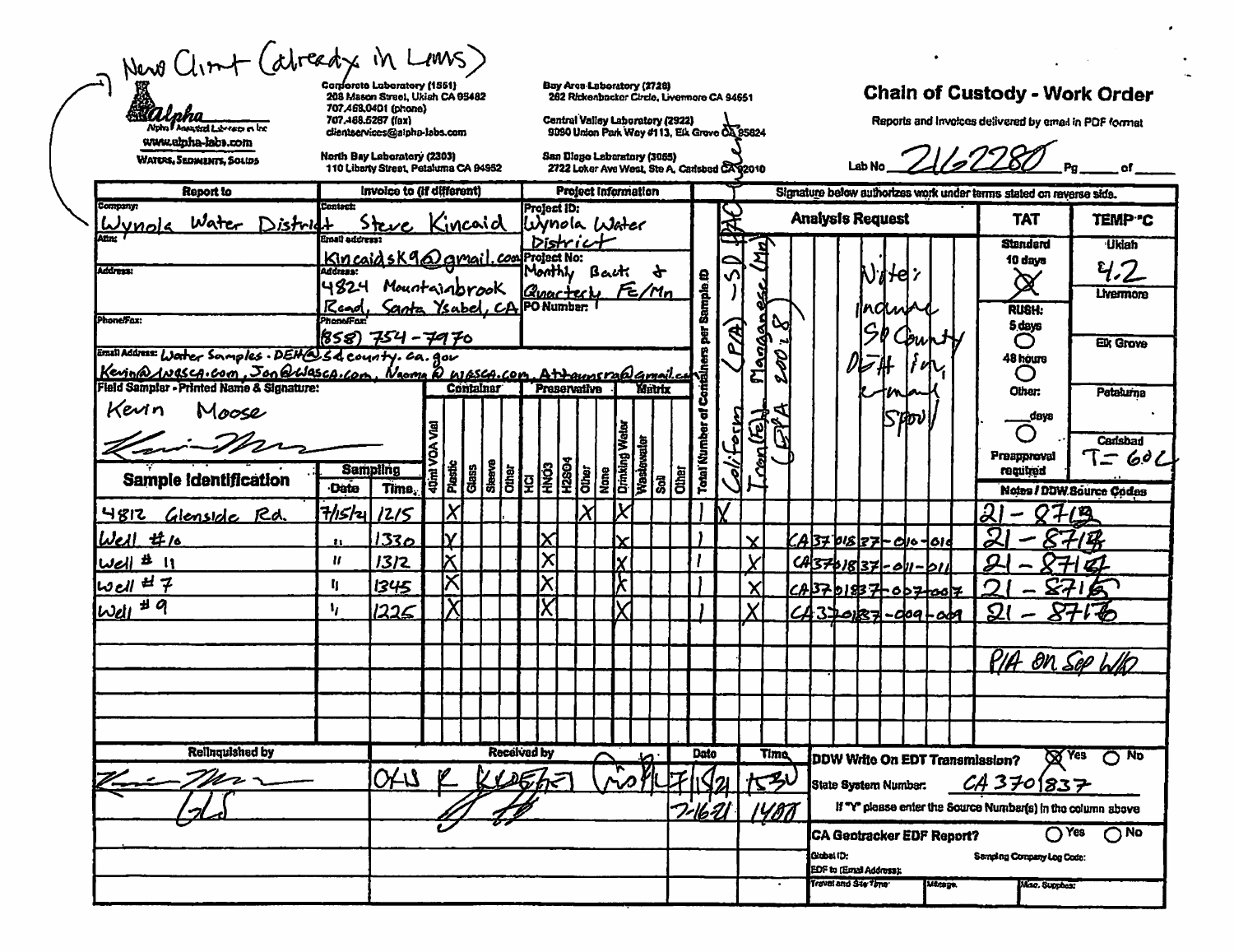

| ┃ Wynola Water District   | Project Manager: Steve Kinkaid   |                |
|---------------------------|----------------------------------|----------------|
| I 4824 Mountainbrook Road | <b>Project: Routine Coliform</b> | Reported:      |
| I Santa Ysabel. CA 00757  | Project Number: 3701837          | 07/30/21 15:03 |

Bay Area; 262 Rickenbacker Cirde | Uvermore, CA 94551 | T: 925-828-6226 | F: 925-828-6309 | ELAP# 2728 Bay Area: 262 Rickenbacker Circle | Livermore, CA 94551 | T: 925-828-6226 | F: 925-828-6309 | ELAP# 2728<br>Central Valley: 9090 Union Park Way Suite 113 | Elk Grove, CA 95624 | T: 916-686-5190 | F: 916-686-5192 | ELAP#<br>North y Area: 262 Rickenbacker Circle | Livermore, CA 94551 | T: 925-828-6226 | F: 925-828-6309 | ELAP# 27<br>'alley: 9090 Union Park Way Suite 113 | Elk Grove, CA 95624 | T: 916-686-5190 | F: 916-686-5192 | ELA<br>North Bay: 110 Libe San Diego; 2722 Loker Avenue West Suite A | Carlsbad, CA 92010 | T; 760-930-2555 1 F; 760-930-2510 | ELAP# 3055

### ANALYTICAL REPORT FOR SAMPLES

| Sample ID         | <b>Laboratory ID</b> | Matrix | Date Sampled   | Date Received  |
|-------------------|----------------------|--------|----------------|----------------|
| 4812 Glenside Rd. | 21G2281-01           | Water  | 07/15/21 12:15 | 07/16/21 14:00 |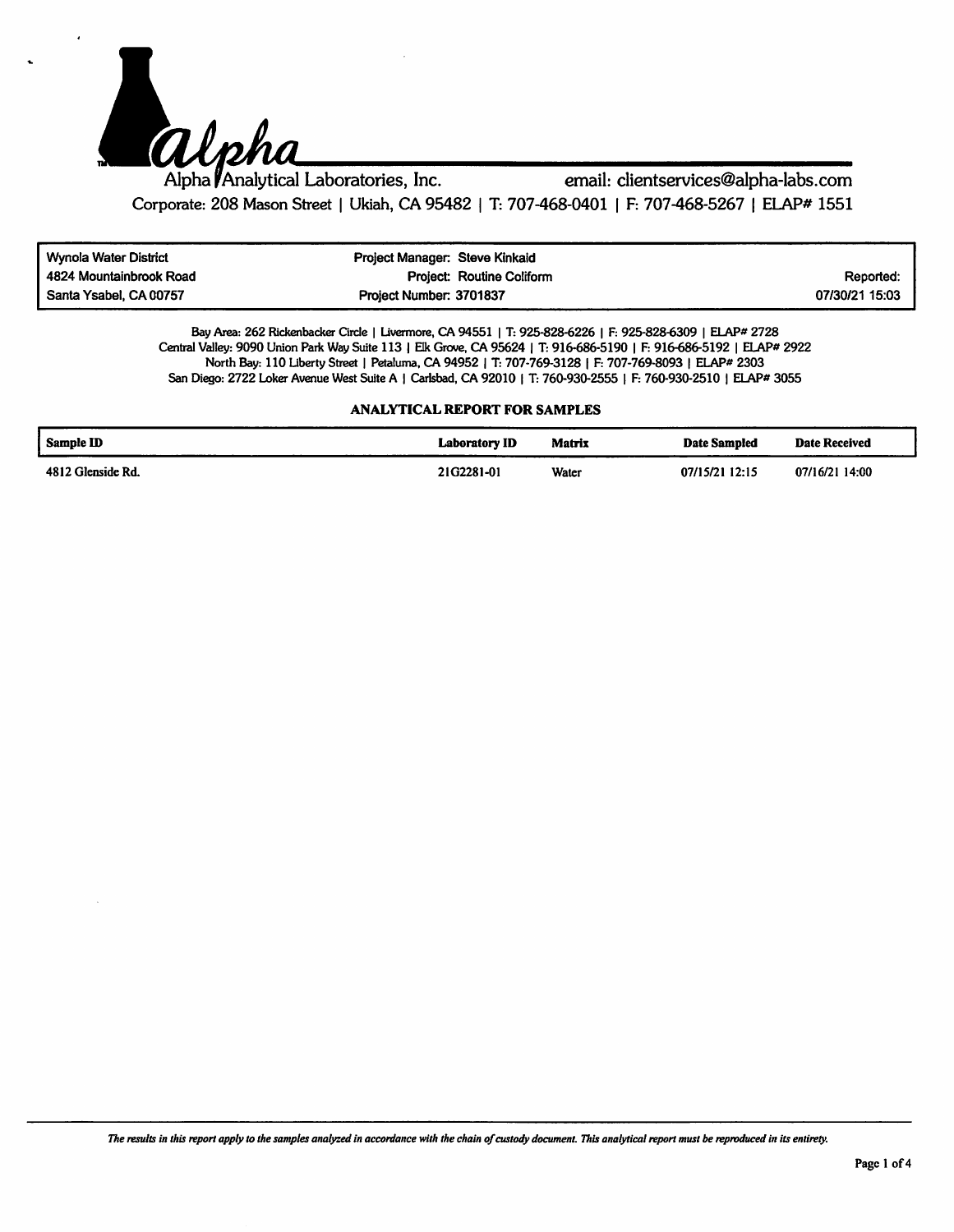

| <b>Wynola Water District</b><br>4824 Mountainbrook Road<br>Santa Ysabel, CA 00757 |         | Project Manager: Steve Kinkaid<br><b>Project: Routine Coliform</b><br>Project Number: 3701837 |              |                |                             |       |        | Reported:<br>07/30/21 15:03 |
|-----------------------------------------------------------------------------------|---------|-----------------------------------------------------------------------------------------------|--------------|----------------|-----------------------------|-------|--------|-----------------------------|
|                                                                                   | Result  | Reporting Limit Dilution                                                                      | <b>Batch</b> | Prepared       | Analyzed                    | ELAP# | Method | Note                        |
| 4812 Glenside Rd. (21G2281-01)                                                    |         | <b>Sample Type: Water</b>                                                                     |              |                | Sampled: 07/15/21 12:15     |       |        |                             |
| Microbiological Parameters by APHA Standard Methods                               |         |                                                                                               |              |                |                             |       |        |                             |
| <b>Total Coliforms</b>                                                            | Absent. |                                                                                               | AG13869      | 07/15/21 15:45 | 07/16/21 16:50 3055 SM9223B |       |        |                             |
| E. Coli                                                                           | Absent. |                                                                                               | AG13869      | 07/15/21 15:45 | 07/16/21 16:50 3055 SM9223B |       |        |                             |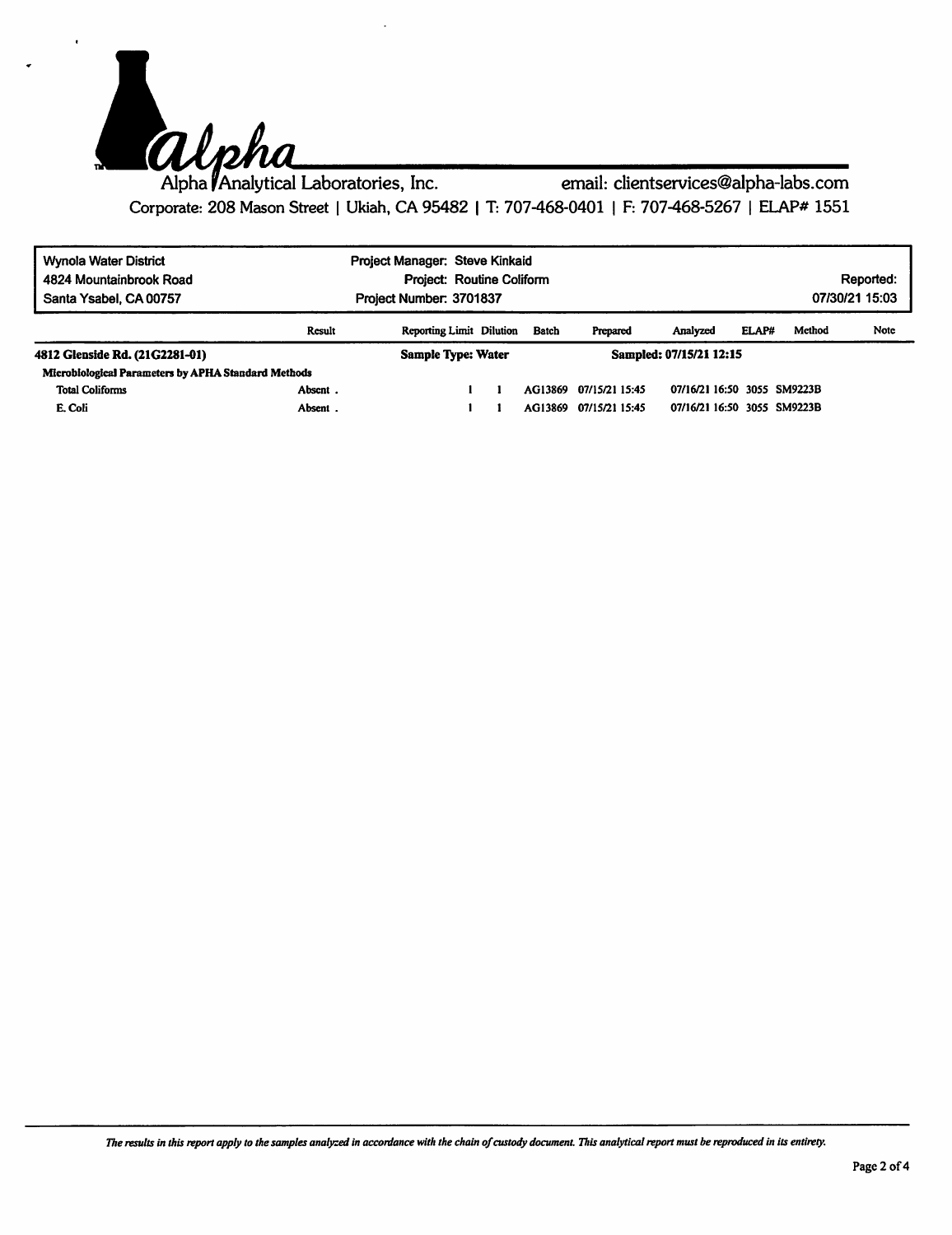

| <b>Wynola Water District</b><br>4824 Mountainbrook Road<br>Santa Ysabel, CA 00757 |                                                                              | Project Manager: Steve Kinkaid<br>Project Number: 3701837 |              | Project: Routine Coliform |                                       |      |                |            |                     | Reported:<br>07/30/21 15:03 |
|-----------------------------------------------------------------------------------|------------------------------------------------------------------------------|-----------------------------------------------------------|--------------|---------------------------|---------------------------------------|------|----------------|------------|---------------------|-----------------------------|
|                                                                                   | <b>Microbiological Parameters by APHA Standard Methods - Quality Control</b> |                                                           |              |                           |                                       |      |                |            |                     |                             |
| Analyte(s)                                                                        | Result                                                                       | Reporting<br>Limit                                        | <b>Units</b> | Spike<br>Level            | Source<br>Result                      | %REC | %REC<br>Limits | <b>RPD</b> | <b>RPD</b><br>Limit | Flag                        |
| Batch AG13869 - Microbiology Prep SD                                              |                                                                              |                                                           |              |                           |                                       |      |                |            |                     |                             |
| <b>Blank (AG13869-BLK1)</b>                                                       |                                                                              |                                                           |              |                           | Prepared: 07/15/21 Analyzed: 07/16/21 |      |                |            |                     |                             |
| <b>Total Coliforms</b>                                                            | Absent                                                                       |                                                           |              |                           |                                       |      |                |            |                     |                             |
| E. Coli                                                                           | Absent                                                                       |                                                           |              |                           |                                       |      |                |            |                     |                             |
| <b>LCS (AG13869-BS1)</b>                                                          |                                                                              |                                                           |              |                           | Prepared: 07/15/21 Analyzed: 07/16/21 |      |                |            |                     |                             |
| <b>Total Coliforms</b>                                                            | Present                                                                      |                                                           |              | 1.00                      |                                       | 100  | 100-100        |            |                     |                             |
| E. Coli                                                                           | Present                                                                      |                                                           |              | 1.00                      |                                       | 100  | 100-100        |            |                     |                             |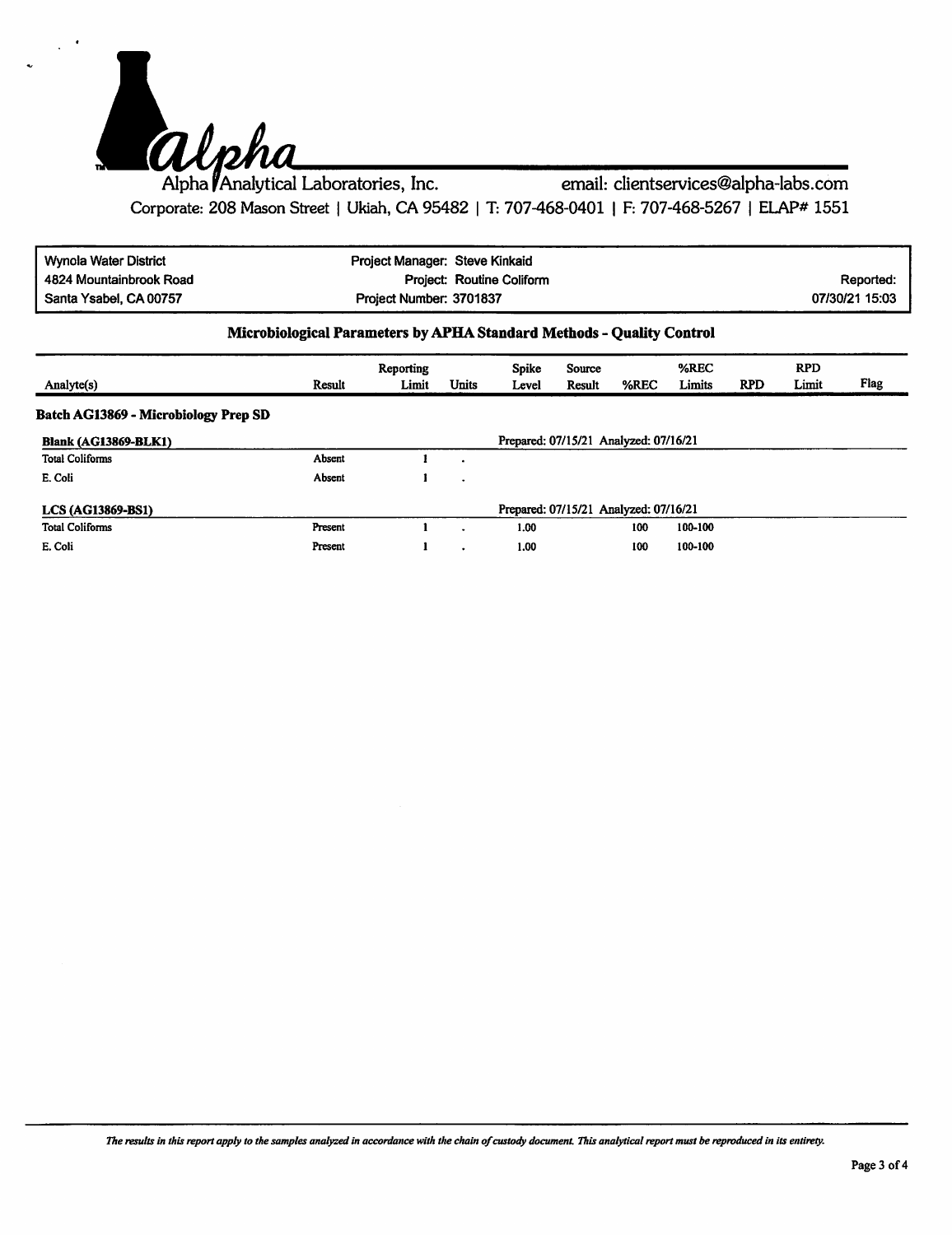

| Wynola Water District   | Project Manager: Steve Kinkaid |                |
|-------------------------|--------------------------------|----------------|
| 4824 Mountainbrook Road | Project: Routine Coliform      | Reported:      |
| Santa Ysabel, CA 00757  | Project Number: 3701837        | 07/30/21 15:03 |

### Notes and Definitions

| A          | Absent                                               |
|------------|------------------------------------------------------|
| P          | Present                                              |
| ND         | Analyte NOT DETECTED at or above the reporting limit |
| dry        | Sample results reported on a dry weight basis        |
| <b>REC</b> | Recovery                                             |
| <b>RPD</b> | <b>Relative Percent Difference</b>                   |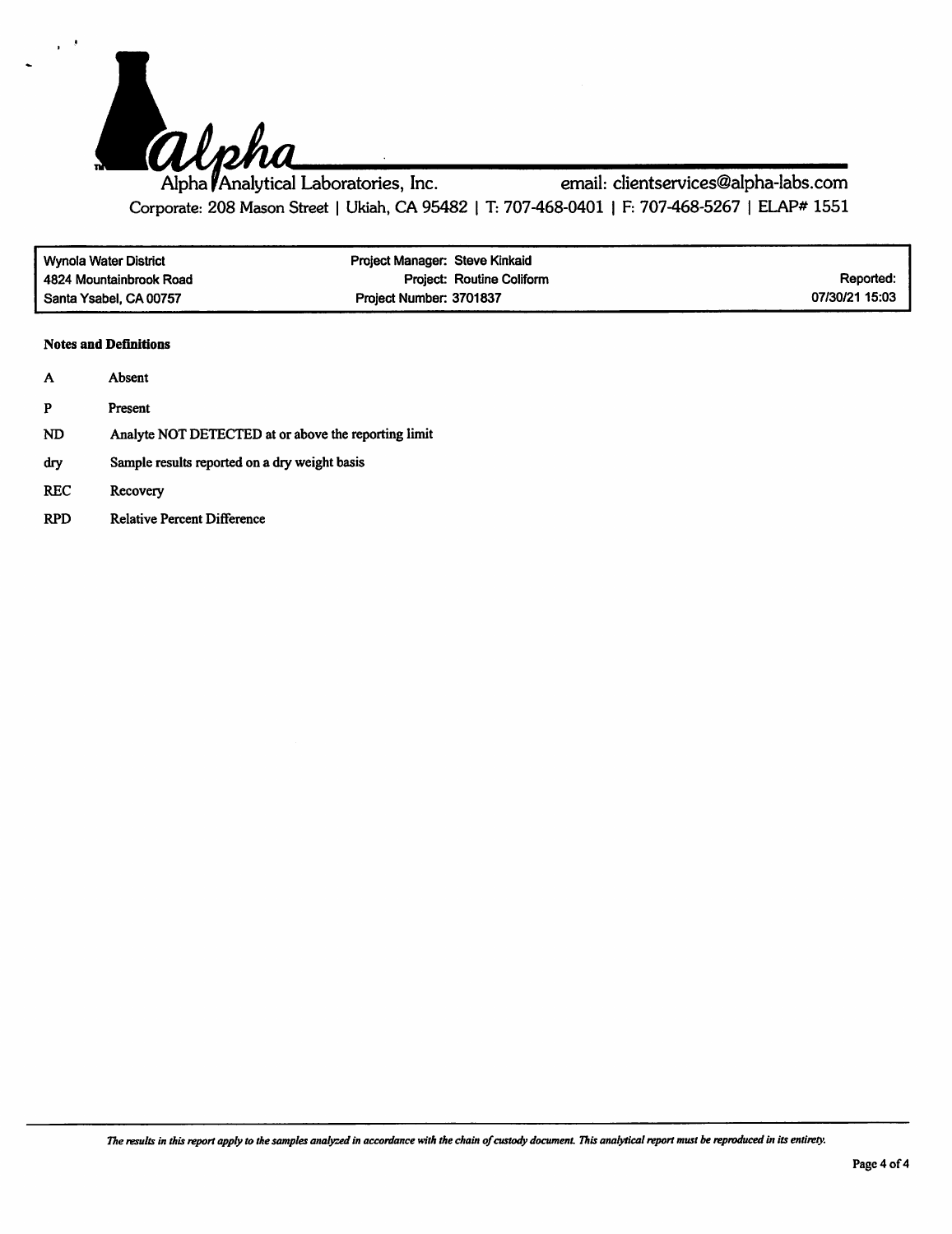| New Climb Cabreau in Lewis                                                                                                                                                       |                           |                                                                                                      |         |                  |  |                            |                     |                         |                                                                                  |           |      |                  |                |                 |            |                   |                         |                                                                  |          |              |    |                                  |                                |                                                         |                                              |                                                                     |                                                      |
|----------------------------------------------------------------------------------------------------------------------------------------------------------------------------------|---------------------------|------------------------------------------------------------------------------------------------------|---------|------------------|--|----------------------------|---------------------|-------------------------|----------------------------------------------------------------------------------|-----------|------|------------------|----------------|-----------------|------------|-------------------|-------------------------|------------------------------------------------------------------|----------|--------------|----|----------------------------------|--------------------------------|---------------------------------------------------------|----------------------------------------------|---------------------------------------------------------------------|------------------------------------------------------|
|                                                                                                                                                                                  |                           |                                                                                                      |         |                  |  |                            |                     |                         | Bay Area Laboratory (2728)<br>262.Rickenbacker Circle, Livermore CA 94551        |           |      |                  |                |                 |            |                   |                         |                                                                  |          |              |    |                                  |                                |                                                         |                                              | <b>Chain of Custody - Work Order</b>                                |                                                      |
| Alphu's Analytical Laborator of the                                                                                                                                              |                           | clientservices@alpha-labs.com                                                                        |         |                  |  |                            |                     |                         | Central Valley Laboratory (2922)<br>9090 Union Park Way #113, Elk Grove CA 95624 |           |      |                  |                |                 |            |                   |                         |                                                                  |          |              |    |                                  |                                |                                                         |                                              | Reports and Invoices delivered by email in PDF format               |                                                      |
| grave.alpha-labs.com<br>WATERS, SEDIMENTS, SOUDS                                                                                                                                 |                           | North Bay Laboratory (2303)<br>110 Liberty Street, Petaluma CA 94952                                 |         |                  |  |                            |                     |                         | San Diego Laboratory (3055)<br>2722 Loker Ave West, Ste A. Carlsbad CA 2010      |           |      |                  |                |                 |            |                   |                         |                                                                  |          |              |    |                                  | 216228                         |                                                         |                                              |                                                                     |                                                      |
| <b>Report to</b>                                                                                                                                                                 |                           | invoice to (if different)                                                                            |         |                  |  |                            |                     |                         | Project Information                                                              |           |      |                  |                |                 |            |                   |                         |                                                                  |          |              |    |                                  |                                |                                                         |                                              | Signature below authorizes work under terms stated on reverse side. |                                                      |
| Company:<br>$W$ ater $Disful$ Ste                                                                                                                                                |                           | Steve Kincaid                                                                                        |         |                  |  | Project ID:                |                     |                         | Wynola Water                                                                     |           |      |                  |                |                 |            |                   | <b>Analysis Request</b> |                                                                  |          |              |    |                                  |                                | <b>TAT</b>                                              |                                              |                                                                     | <b>TEMP °C</b>                                       |
| Address:<br><b>Phoneffax:</b>                                                                                                                                                    | 4824<br>Road,<br>heneffer | Kincaids K92 gmail, con Project No:<br>Mountainbrook<br>Santa Ysabel, CAPO Number:<br>1858) 754-7970 |         |                  |  | Monthly Bacts<br>Quacteche | District            |                         | Fe/Mn                                                                            | ᡈ         |      |                  | per Sample (D  | ᠕<br>EZA        | सम्        | ىخ                |                         |                                                                  | Inc<br>ς | $\mathbf{H}$ |    |                                  |                                | <b>Standard</b><br>10 days<br>Q<br>RUSH:<br>5 days<br>O |                                              |                                                                     | <b>Ukish</b><br>4.2<br>Livermore<br><b>Elk Grove</b> |
| Ernet Address: Worker Somples . DEHES & County. Ca. gov<br>Kevina wasca.com, Jon Quasca.com, Norma D wasca.com, Attauns ral amoiles<br>Field Sampler - Printed Name & Signature: |                           |                                                                                                      |         | <b>Container</b> |  |                            | <b>Preservative</b> |                         |                                                                                  | Matrix    |      |                  | Contain        |                 | Angas<br>ځ | ar 6              |                         |                                                                  |          |              |    |                                  |                                | envod 84<br>O<br>Other:                                 |                                              |                                                                     | Petatuma                                             |
| Kevin<br>Moose                                                                                                                                                                   |                           |                                                                                                      |         |                  |  |                            |                     |                         | Drinting Water<br>Wastewater                                                     |           |      |                  | Tami Number of | कराज<br>्।<br>१ | ಯಗಲ        | <b>B</b>          |                         |                                                                  |          | w            |    |                                  |                                | Preapproval                                             | days                                         |                                                                     | Carlsbad<br>602                                      |
| Sample Identification                                                                                                                                                            | Date:                     | Sampling<br>Time.                                                                                    | 40m VOA |                  |  |                            |                     | $\frac{1}{\frac{1}{2}}$ |                                                                                  |           | ន្រី | <b>Different</b> |                |                 |            |                   |                         |                                                                  |          |              |    |                                  |                                | required                                                |                                              | Notes / DDW Source Codes                                            |                                                      |
| 4812 Glenside Rd.                                                                                                                                                                | $H$ isky                  | 1215                                                                                                 |         | $\pmb{\times}$   |  |                            |                     | $\pmb{\chi}$            |                                                                                  |           |      |                  |                |                 |            |                   |                         |                                                                  |          |              |    |                                  |                                |                                                         |                                              |                                                                     |                                                      |
| $ $ <i>Well</i> $#$ 10                                                                                                                                                           | $^{\bullet}$              | 1330                                                                                                 |         | Ϋ                |  |                            |                     |                         |                                                                                  |           |      |                  |                |                 |            |                   |                         |                                                                  |          |              |    |                                  | $\tilde{\mathbf{z}}$           |                                                         |                                              |                                                                     |                                                      |
| $ U_0 $ $\#$ 11                                                                                                                                                                  | $\boldsymbol{u}$          | 13/2                                                                                                 | k       |                  |  |                            |                     |                         | v                                                                                |           |      |                  |                |                 | Ÿ          |                   | CA3701837-011-          |                                                                  |          |              | יפ |                                  | д                              |                                                         |                                              | 4                                                                   |                                                      |
| $well$ $H$ $7$                                                                                                                                                                   | ħ                         | 1345                                                                                                 |         | X                |  | $\overline{\mathsf{x}}$    |                     |                         |                                                                                  |           |      |                  |                |                 | <b>X</b>   |                   | CA37.018371.007         |                                                                  |          |              |    |                                  |                                |                                                         |                                              |                                                                     |                                                      |
| $Wdl$ #9                                                                                                                                                                         | ۱,                        | 1225                                                                                                 |         |                  |  |                            |                     |                         |                                                                                  |           |      |                  |                |                 | Χ          |                   |                         | $31027 - 009 - 009$                                              |          |              |    |                                  | Ω                              |                                                         |                                              |                                                                     |                                                      |
|                                                                                                                                                                                  |                           |                                                                                                      |         |                  |  |                            |                     |                         |                                                                                  |           |      |                  |                |                 |            |                   |                         |                                                                  |          |              |    |                                  |                                | S/M                                                     |                                              |                                                                     |                                                      |
|                                                                                                                                                                                  |                           |                                                                                                      |         |                  |  |                            |                     |                         |                                                                                  |           |      |                  |                |                 |            |                   |                         |                                                                  |          |              |    |                                  |                                |                                                         |                                              |                                                                     |                                                      |
|                                                                                                                                                                                  |                           |                                                                                                      |         |                  |  |                            |                     |                         |                                                                                  |           |      |                  |                |                 |            |                   |                         |                                                                  |          |              |    |                                  |                                |                                                         |                                              |                                                                     |                                                      |
| Relinquished by                                                                                                                                                                  |                           |                                                                                                      |         |                  |  | <b>Received by</b>         |                     |                         |                                                                                  |           |      |                  | Dato.          |                 |            |                   |                         |                                                                  |          |              |    |                                  |                                |                                                         |                                              |                                                                     |                                                      |
|                                                                                                                                                                                  |                           | OFN                                                                                                  |         |                  |  | くぶんさ                       |                     |                         | $\sim$                                                                           | <u>יש</u> |      |                  |                |                 |            | <u>uma</u><br>たろり |                         | State System Number:                                             |          |              |    |                                  | DOW Write On EDT Transmission? |                                                         | <b>X</b> Yes<br>CA3701837                    | If "Y" please enter the Source Number(s) in the column above        | ⊙.No                                                 |
|                                                                                                                                                                                  |                           |                                                                                                      |         |                  |  |                            |                     |                         |                                                                                  |           |      |                  | 71621          |                 |            | LYOTT             |                         |                                                                  |          |              |    | <b>CA Geotracker EDF Report?</b> |                                |                                                         | $O$ Yes                                      |                                                                     | $Q$ <sub>No</sub>                                    |
|                                                                                                                                                                                  |                           |                                                                                                      |         |                  |  |                            |                     |                         |                                                                                  |           |      |                  |                |                 |            |                   |                         | Global ID:<br>EDF to (Email Address): v<br>fravat and Site Taner |          |              |    | Milanga:                         |                                |                                                         | Sampling Company Log Coco:<br>Mac. Supplies: |                                                                     |                                                      |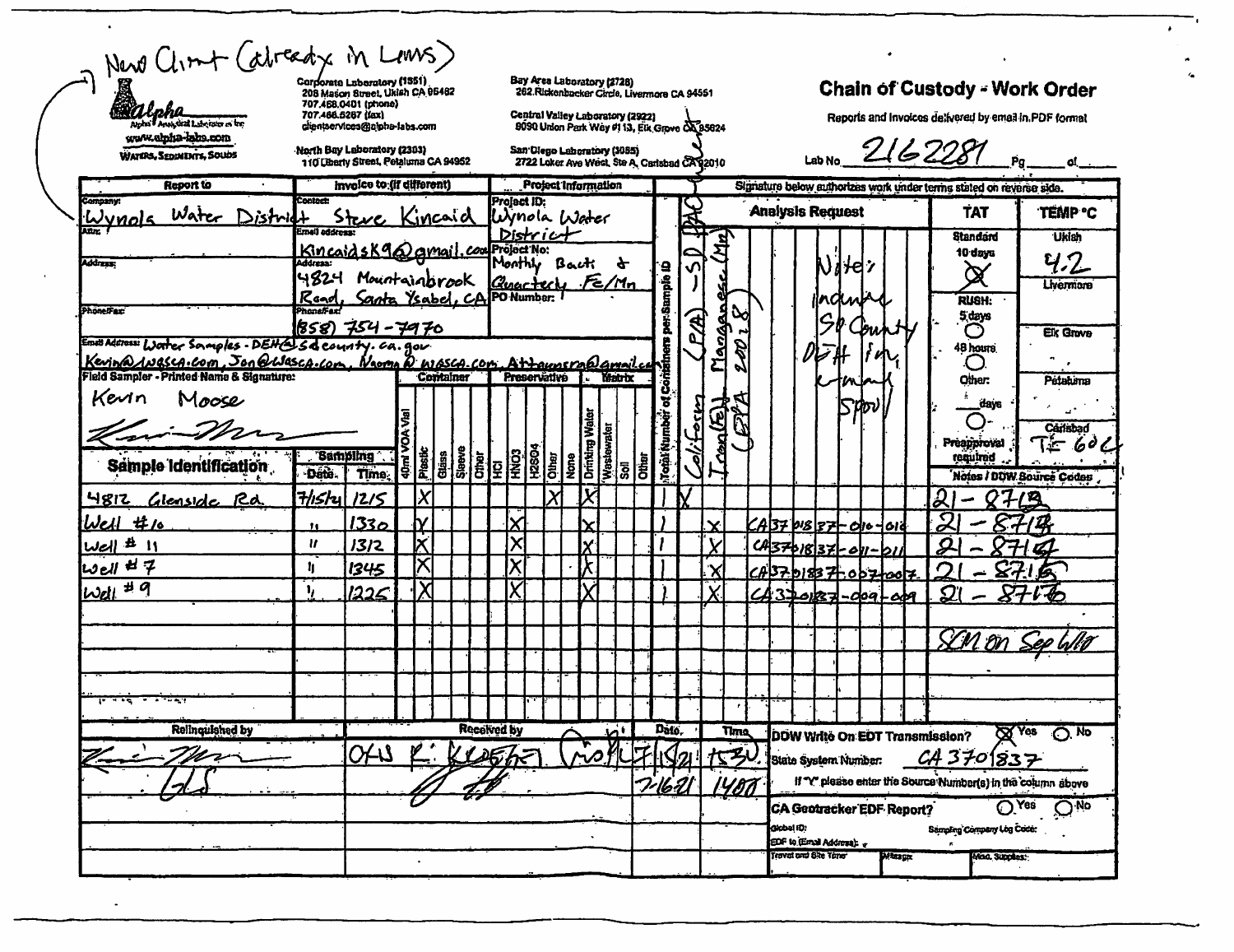

| Wynola Water District   | Project Manager: Steve Kinkaid |                |
|-------------------------|--------------------------------|----------------|
| 4824 Mountainbrook Road | Project: Routine Coliform      | Reported:      |
| Santa Ysabel, CA 00757  | Project Number: 3701837        | 07/30/21 15:03 |

Bay Area: 262 Rickenbacker Circle \ Uvermore, CA 94551 | T: 925-828-6226 | F: 925-828-6309 | ELAP\*' 2728 Bay Area: 262 Rickenbacker Circle | Livermore, CA 94551 | T: 925-828-6226 | F: 925-828-6309 | ELAP# 2728<br>Central Valley: 9090 Union Park Way Suite 113 | Elk Grove, CA 95624 | T: 916-686-5190 | F: 916-686-5192 | ELAP#<br>North y Area: 262 Rickenbacker Circle | Livermore, CA 94551 | T: 925-828-6226 | F: 925-828-6309 | ELAP# 27<br>'alley: 9090 Union Park Way Suite 113 | Elk Grove, CA 95624 | T: 916-686-5190 | F: 916-686-5192 | ELA<br>North Bay: 110 Libe North Bay: 110 Liberty Street | Petaluma, CA 94952 | T: 707-769-3128 | F: 707-769-8093 | ELAP# 2303<br>San Diego: 2722 Loker Avenue West Suite A | Carlsbad, CA 92010 | T: 760-930-2555 | F: 760-930-2510 | ELAP# 3055

#### ANALYTICAL REPORT FOR SAMPLES

| <b>Sample ID</b>  | <b>Laboratory ID</b> | Matrix | Date Sampled   | <b>Date Received</b> |
|-------------------|----------------------|--------|----------------|----------------------|
| 4812 Glenside Rd. | 21G2281-01           | Water  | 07/15/21 12:15 | 07/16/21 14:00       |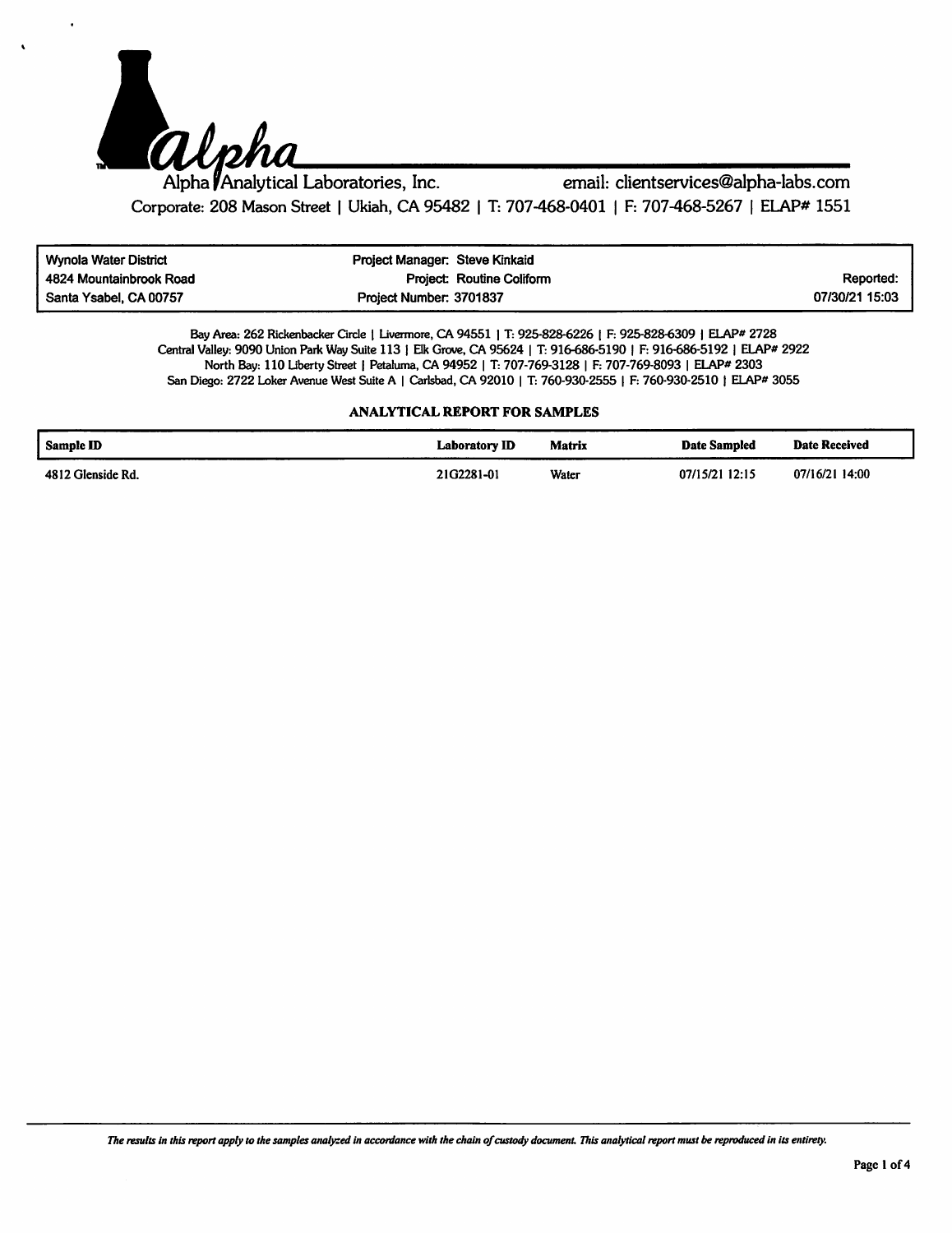

| <b>Wynola Water District</b><br>4824 Mountainbrook Road<br>Santa Ysabel, CA 00757 |         | Project Manager: Steve Kinkaid<br><b>Project: Routine Coliform</b><br>Project Number: 3701837 |              |                |                             |       |        | Reported:<br>07/30/21 15:03 |
|-----------------------------------------------------------------------------------|---------|-----------------------------------------------------------------------------------------------|--------------|----------------|-----------------------------|-------|--------|-----------------------------|
|                                                                                   | Result  | <b>Reporting Limit Dilution</b>                                                               | <b>Batch</b> | Prepared       | Analyzed                    | ELAP# | Method | Note                        |
| 4812 Glenside Rd. (21G2281-01)                                                    |         | <b>Sample Type: Water</b>                                                                     |              |                | Sampled: 07/15/21 12:15     |       |        |                             |
| Microbiological Parameters by APHA Standard Methods                               |         |                                                                                               |              |                |                             |       |        |                             |
| <b>Total Coliforms</b>                                                            | Absent. |                                                                                               | AG13869      | 07/15/21 15:45 | 07/16/21 16:50 3055 SM9223B |       |        |                             |
| E. Coli                                                                           | Absent. |                                                                                               | AG13869      | 07/15/21 15:45 | 07/16/21 16:50 3055 SM9223B |       |        |                             |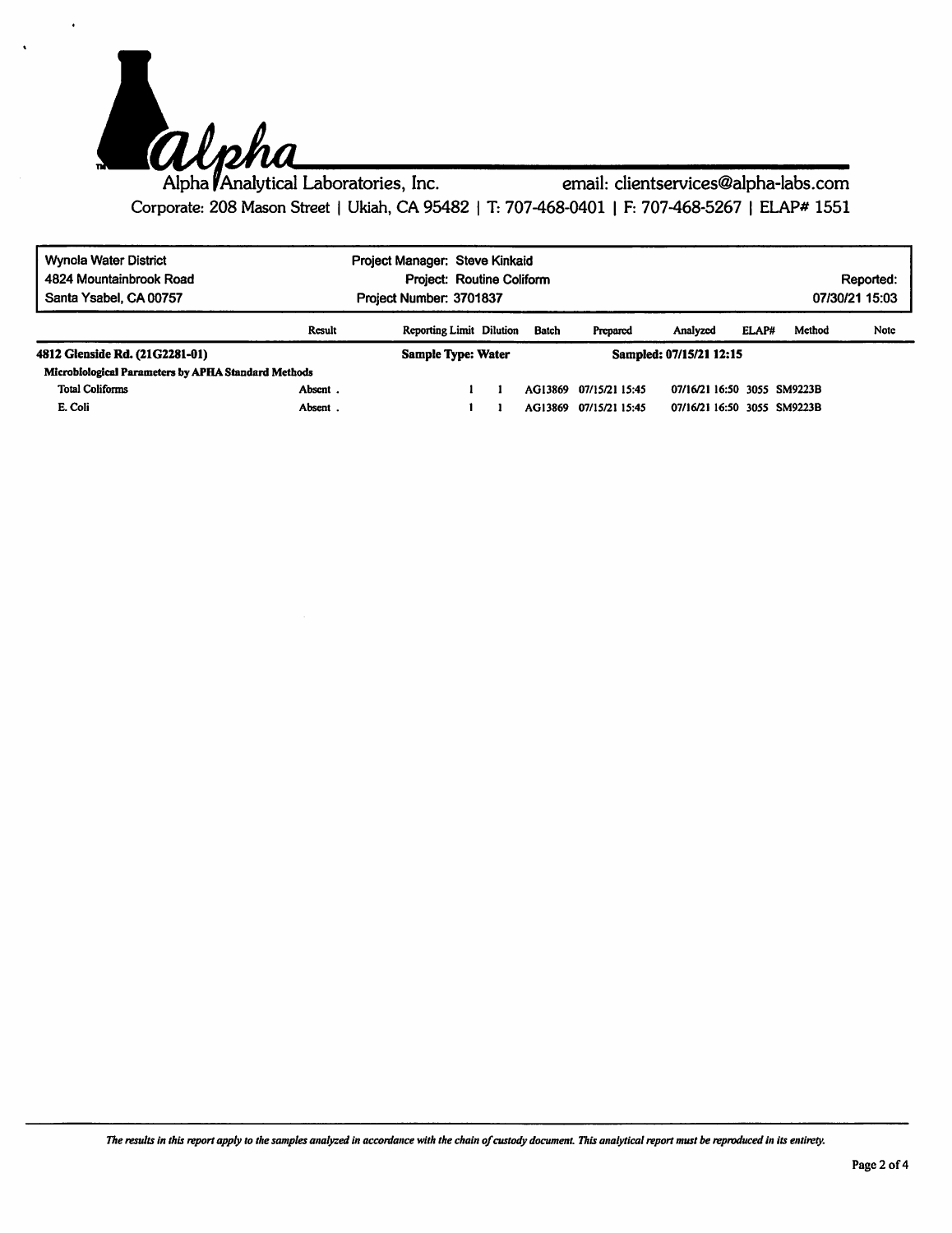

| <b>Wynola Water District</b><br>4824 Mountainbrook Road<br>Santa Ysabel, CA 00757 |                                                                              | Project Manager: Steve Kinkaid<br>Project Number: 3701837 |       | <b>Project: Routine Coliform</b> |                                       |      |                |            |                     | Reported:<br>07/30/21 15:03 |
|-----------------------------------------------------------------------------------|------------------------------------------------------------------------------|-----------------------------------------------------------|-------|----------------------------------|---------------------------------------|------|----------------|------------|---------------------|-----------------------------|
|                                                                                   | <b>Microbiological Parameters by APHA Standard Methods - Quality Control</b> |                                                           |       |                                  |                                       |      |                |            |                     |                             |
| Analyte(s)                                                                        | Result                                                                       | Reporting<br>Limit                                        | Units | Spike<br>Level                   | Source<br>Result                      | %REC | %REC<br>Limits | <b>RPD</b> | <b>RPD</b><br>Limit | Flag                        |
| Batch AG13869 - Microbiology Prep SD<br><b>Blank (AG13869-BLK1)</b>               |                                                                              |                                                           |       |                                  | Prepared: 07/15/21 Analyzed: 07/16/21 |      |                |            |                     |                             |
| <b>Total Coliforms</b>                                                            | Absent                                                                       |                                                           |       |                                  |                                       |      |                |            |                     |                             |
| E. Coli                                                                           | Absent                                                                       |                                                           |       |                                  |                                       |      |                |            |                     |                             |
| <b>LCS (AG13869-BS1)</b>                                                          |                                                                              |                                                           |       |                                  | Prepared: 07/15/21 Analyzed: 07/16/21 |      |                |            |                     |                             |
| <b>Total Coliforms</b>                                                            | Present                                                                      |                                                           |       | 1.00                             |                                       | 100  | 100-100        |            |                     |                             |
| E. Coli                                                                           | Present                                                                      |                                                           |       | 1.00                             |                                       | 100  | 100-100        |            |                     |                             |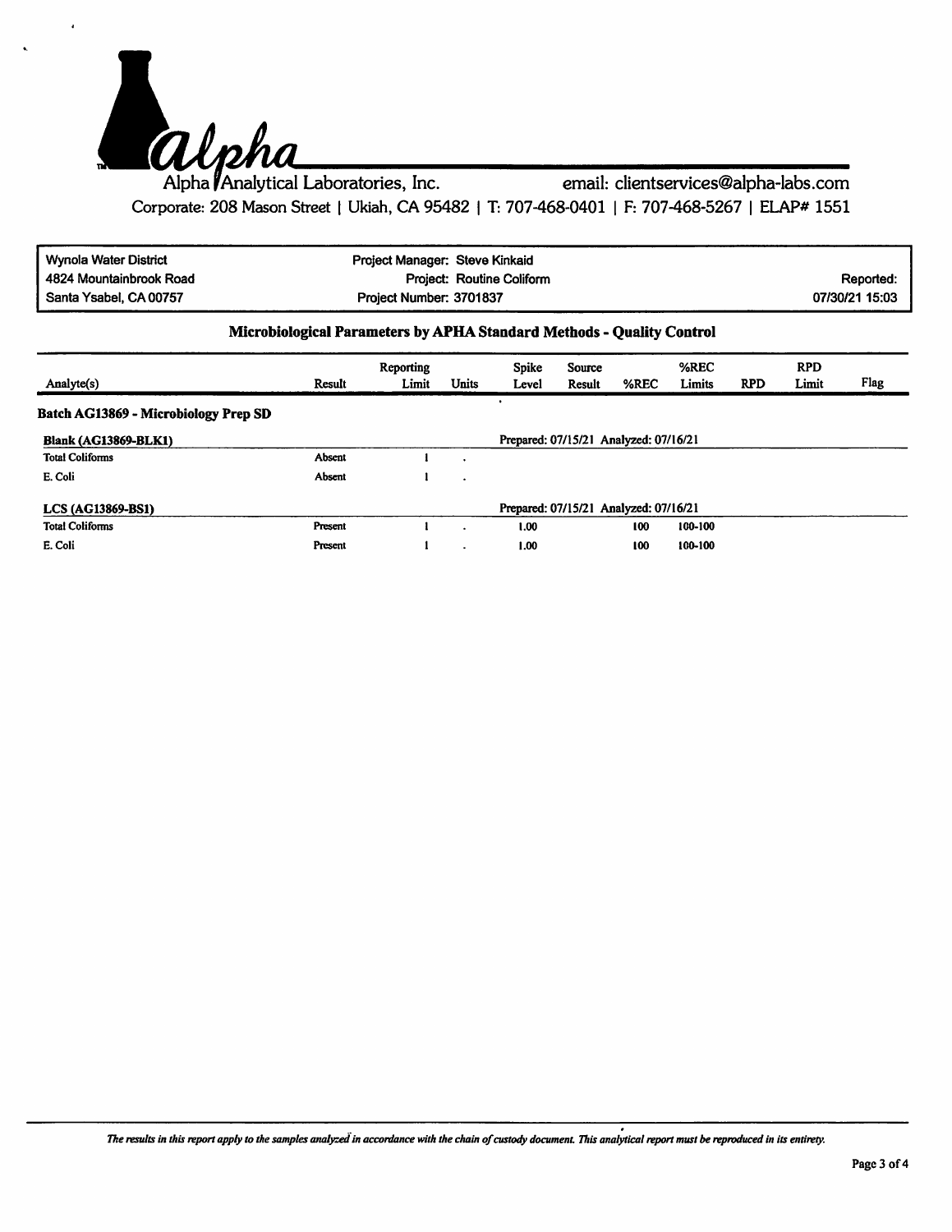

| Wynola Water District   | Project Manager: Steve Kinkaid   |                |
|-------------------------|----------------------------------|----------------|
| 4824 Mountainbrook Road | <b>Project: Routine Coliform</b> | Reported:      |
| Santa Ysabel, CA 00757  | Project Number: 3701837          | 07/30/21 15:03 |

## Notes and Definitions

| $\mathbf{A}$ | Absent                                               |
|--------------|------------------------------------------------------|
| P            | Present                                              |
| <b>ND</b>    | Analyte NOT DETECTED at or above the reporting limit |
| dry          | Sample results reported on a dry weight basis        |
| <b>REC</b>   | Recovery                                             |
| RPD          | <b>Relative Percent Difference</b>                   |

The results in this report apply to the samples analyzed in accordance with the chain of custody document. This analytical report must be reproduced in its entirety.